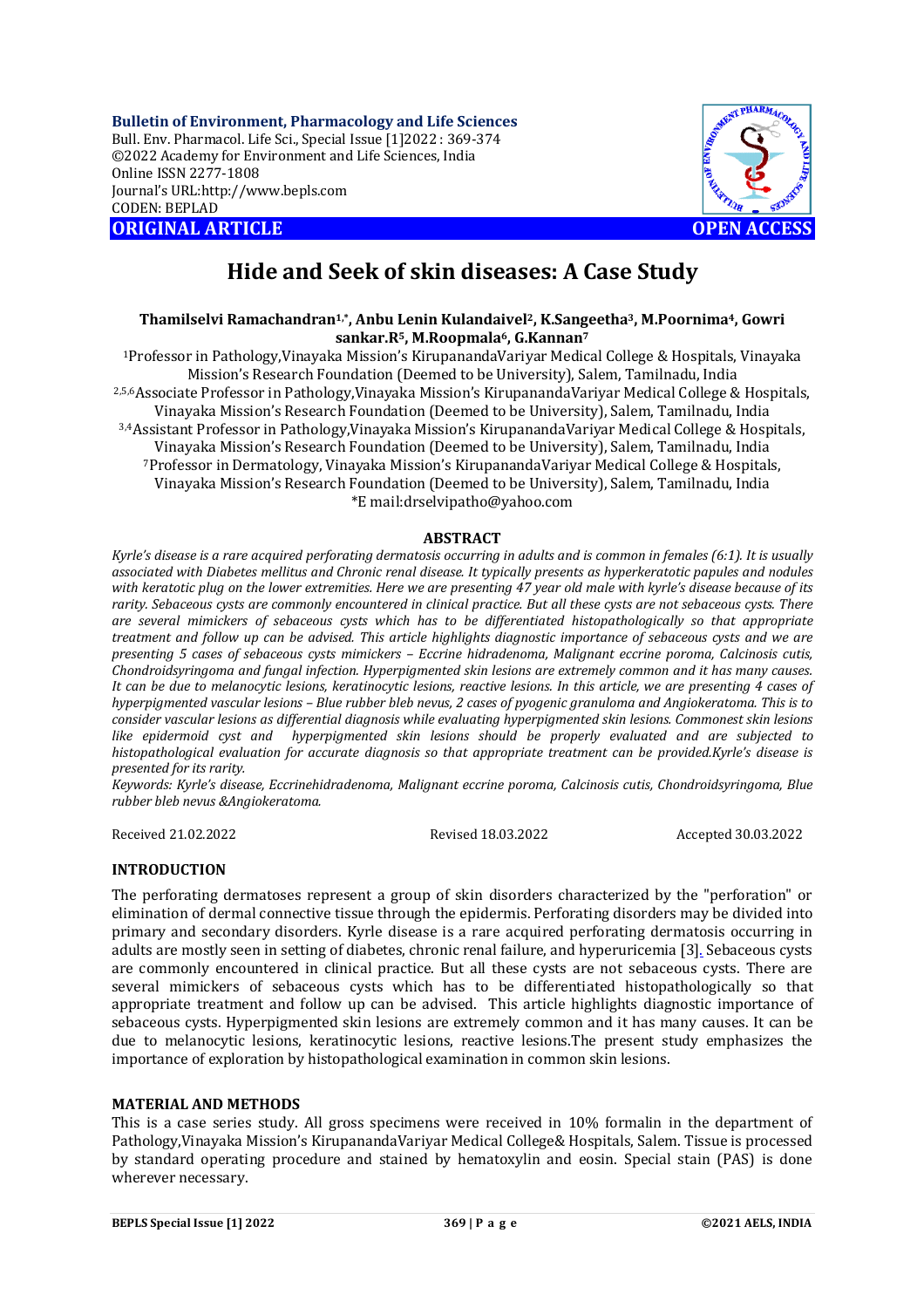#### **Ramachandran** *et al*

# **RESULTS AND DISCUSSION**

# **Case Reports**

**Case 1:** 47 year old male with c/o itchy skin lesion all over the body for one year. O/E – Multiple hyperpigmented, hyperkeratotic papules seen over both LL. Diagnosis : ? PrurigoNodularis/ ?Perforating folliculitis.Shave Biopsy done.

**Gross:** Skin with soft tissue bits measuring 0.5cm in diameter in aggregate

**Microscopy:** Sections studied show epidermal hyperplasia, focal extrafollicular cup shaped epidermal invagination filled with compact orthokeratosis with changes of parakeratosis, dyskeratosis, basophilic degenerative material.

Dermis shows lymphohistiocytic infiltration. Diagnosed as Kyrle's disease.

# **Fig-1a & 1b. Extrafollicular cup shaped epidermal invagination filled with compact orthokeratosis**



**Case 2:Clinical details**: Swelling Forearm – Infected Sebaceous cyst. **Gross:** Cystic soft tissue measuring 4 x 3 x 1.5cm with overlying skin ellipse measuring 4 x1.5cm.

**C/S:**Unilocular cyst with inner wall showing focal papillary excrescences along with thickened area and tiny cystic cavity measuring 2 mm filled with keratinous material.

**Microscopy:** Sections studied show cystic lesion partly lined by single to multilayered cuboidal epithelium with foci of nodular collection of tumor cells intersected by blood vessels &hyalinized material. Along with this cystic cavity lined by stratified squamous epithelium with distinct granular layer filled with keratinous material is noted. Diagnosed as Eccrine Hidradenoma with cystic change with Epidermal inclusion cyst.

# **Fig. 2a, 2b, 2c. Single to multilayered cuboidal epithelium with nodular collection of tumor cells intersected by blood vessels &hyalinized material**



**Case 3:** 70 year old male diagnosed as ? Infected Sebaceous cyst – Right lateral Forehead. **Gross:** Received specimen as multiple pieces, one of which is covered by skin, largest measuring 5 x 1 x 1cm, smallest measuring 0.6 x 0.5 x 0.2cm.

**C/S:** Grey white with slit like spaces.

**Microscopy:** Ductal lumen, cystic spaces filled with eosinophilic secretions. Extensive squamous differentiation with Nuclear atypia was noted. Diagnosed as Eccrine porocarcinoma**.**

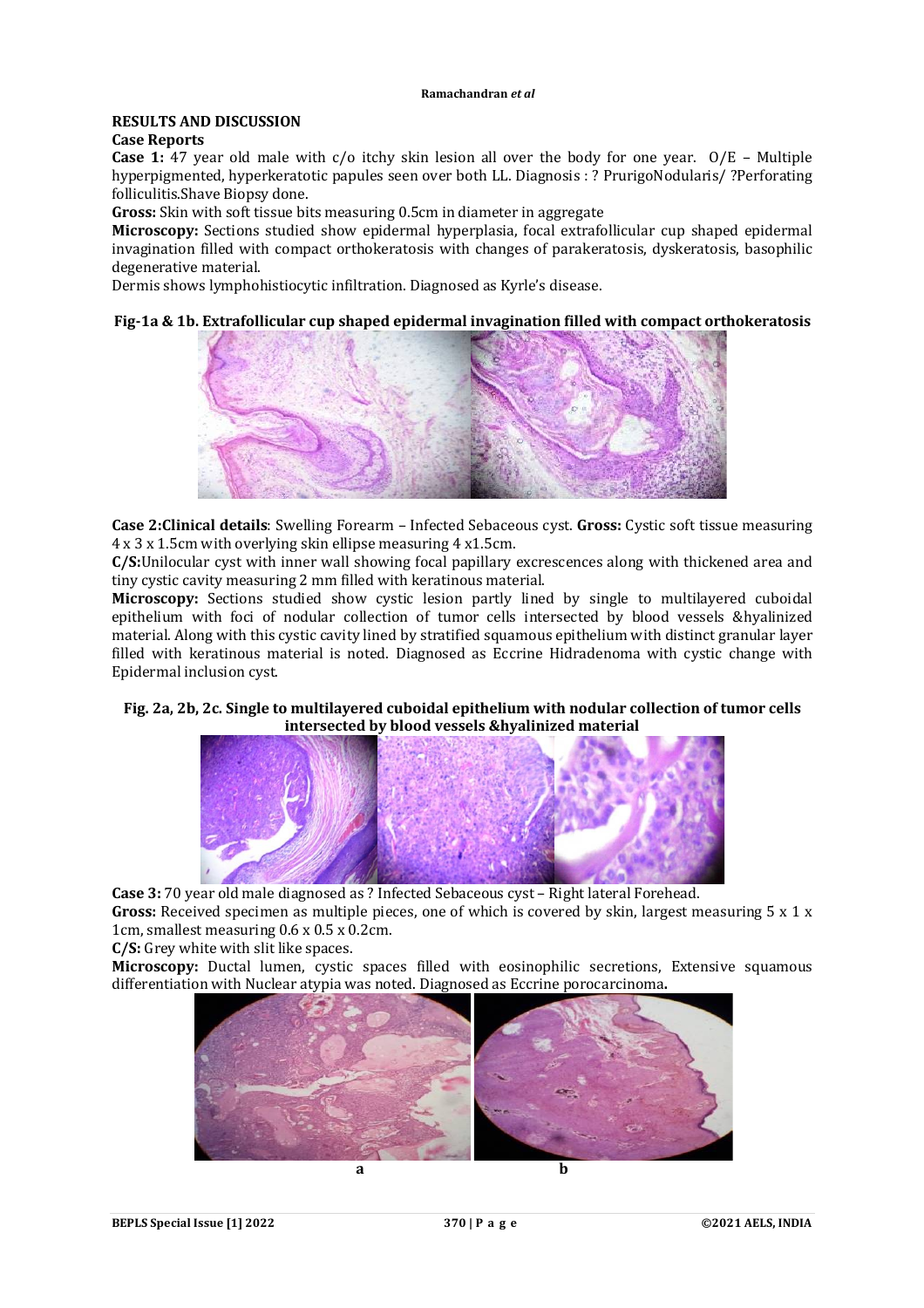#### **Ramachandran** *et al*

**Fig 3 (a and b) : Ductal lumen, cystic spaces filled with eosinophilic secretions. Fig 3c&3d: Skin with tumor showing cellular &Nuclear atypia**



**Case 4:** 35 year old male with papillomatous growth in the inter-gluteal cleft, diagnosed as ?Sebaceous cyst / Papilloma.

**Gross:** Soft tissue with skin measuring 4 x 3.5 x 2cm. Multiple skin colored nodules ranging in size from 0.5 to 2.5cm in diameter.

**C/S:** Multiple **s**olid yellow white foci were seen.

**Microscopy:** Sections studied show tissue lined by stratified squamous epithelium. Underlying dermis shows multiple islands of calcified nodules composed of basophilic material surrounded by mononuclear inflammatory cells, histiocytes& multinucleated giant cells.

Diagnosed as **Calcinosis cutis.**



**Fig 4 (a) Multiple solid chalky yellowish white areas; (b) Nodules composed of basophilic material**

**Case 5:** 38 year old female with c/o swelling in right thigh since 2 years. Diagnosed as Infected sebaceous cyst.

**Gross:** Single grey brown soft tissue mass measuring 3.5 x 2 x 1cm with strip of skin measuring 4x 1cm. **C/S**: Grey brown, reddish & grey white areas noted.

**Microscopy:** Section studied show dermal tumour composed of sheets, ducts, clusters of cuboidal epithelial cells. Cells are embedded in the chondromyxoid stroma. Diagnosed as chondroidsyringoma**.**



**Fig 5 Sheets, ducts, clusters of cuboidal epithelial cells against chondromyxoid stroma**

**Case 6:**75 years female with painful swelling in left leg, clinically diagnosed as Sebaceous cyst. **Gross:** Single cystic mass measuring 4 x 3 x 3cm with overlying skin measuring 3.5 x 1cm. **C/S:** Multiloculated cyst with presence of solid area and creamy material is noted.

**Microscopy:** Section studied show skin with epidermis &dermis. Underlying stroma shows a cystic lesion with its wall lined by granulation tissue with giant cell reaction composed of lymphocytes, multinucleated giant cells & newly formed blood vessels. Along with this are seen few septate & branching fungal hyphae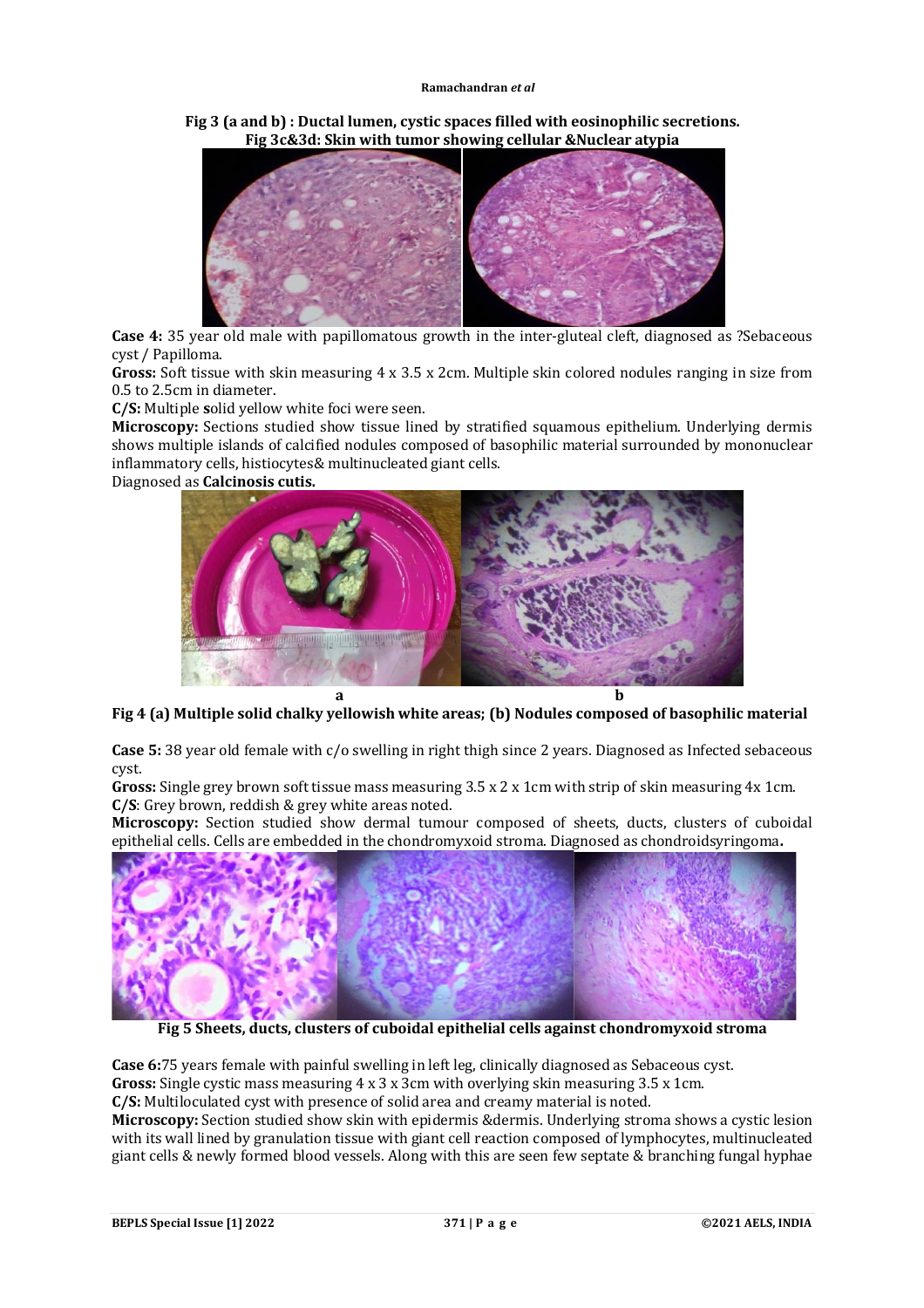#### **Ramachandran** *et al*

admixed with areas of necrosis. Diagnosed as Fungal abscess (Phaeomycosis) with giant cell reaction. Confirmed by PAS Stain.



**Fig 6: C/S – Cystic lesion, HPE – Necrosis with fungal hyphae.** 

**Case 7:** 40 year old male with complaints of asymptomatic hyperpigmented lesions over trunk & face since 10 years.

**O/E :**Multiple skin colored, reddish blue plaques present over lower back, face with few pedunculated plaques over back & thigh.

**Clinical Diagnosis:** ?Pyogenic granuloma/?BRBNS/?Kimura disease/?Glomangioma. Punch biopsy done. **Gross:** A Single grey white soft tissue bit with skin measuring 0.5cm in diameter.

**Microscopy:** Tissue with its surface lined by stratified squamous epithelium with hyperkeratosis and diffuse thinning. Superficial dermis showed presence of irregular vascular space containing RBC's & fibrinous material. The spaces were lined by single layer of thin endothelial cells. HPE features were suggestive of **Blue** 

**Bleb Rubber syndrome.** 



**Fig 7: Irregular vascular spaces containing RBC's & fibrinous material (a,b&c)**

**Case 8 :**21year old male with complaints of skin lesion over the trunk & genital region since 5 years. **O/E :**Multiple erythematous to hyperpigmented papules over lower back, around umbilicus, scrotum & both the thighs were seen.

**Diagnosis :** ? Vascular tumor. Punch biopsy done.

**Gross :**Single grey white soft tissue bit with skin measuring 0.5cm in diameter.

**Microcopy:** Epidermis with orthokeratosis, focal elongation of the rete ridges. Dilated, thin walled, congested capillaries were seen in the papillary dermis. Based on the clinical findings & HPE features the case was diagnosed as Angiokeratoma Corporis Diffusum**.** 



**Fig 8 (a and b) : Orthokeratosis, elongated rate ridges and dilated vessels**

**Case 9:** 8 years old male with complaints of raised skin lesion over left side of scalp for past 2 months. Lesion was initially small, then gradually increased in size.

**O/E:** Well defined pedunculated plaque was seen over left retroauricular area which bleeds on touch. **Gross:** Single grey white soft tissue measuring 0.6x0.3cm.

**Microscopy:** Section studied shows epidermis with hyperkeratosis and Parakeratosis with presence of numerous vascular spaces lined by endothelial cells and proliferation of fibroblasts in the dermis. Diagnosed as Pyogenic granuloma.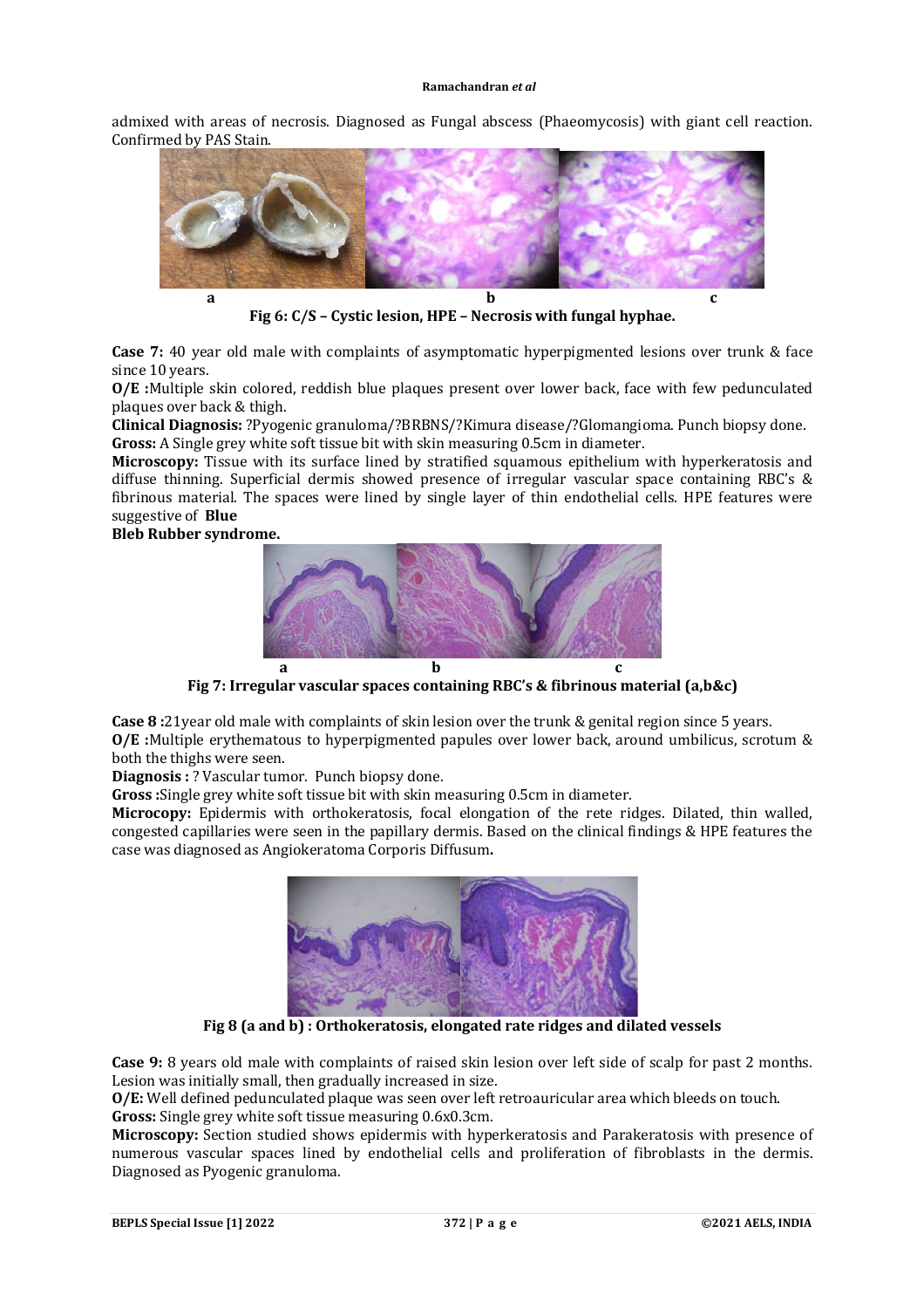

**Fig 9 (a, b, c) : Hyperkeratosis, parakeratosis, vascular spaces lined by endothelial cells**

**Case 10:** 33 year old female with complaints of Painful skin lesions with bleeding over the left arm for the past two months.

**O/E:** Single pedunculated / lobulated erythematous mass of size, 1x1cm was present over extensor aspect of left arm. Shave biopsy was done.

**Gross:** Single Grey white soft tissue bit measuring 0.5x0.3x0.2cm.

**Microscopy:** Section studied shows epidermis with dermis. Dermis shows lobular arrangement of small to medium sized capillaries, lined by single layer of flat to plump endothelial cells separated by fibromyxoid stroma. Diagnosed as Pyogenic granuloma**.**

## **DISCUSSION**

Kyrle's disease is a rare acquired perforating dermatosis occurring in adults and is common in females (6:1). It is usually associated with Diabetes mellitus and Chronic renal disease[1].It typically presents as hyperkeratotic papules and nodules with keratotic plug on the lower extremities. In our case, it is seen in male with acquired perforating dermatoses with no systemic association is also noted. Nodular hidradenomas are benign adnexal tumors that usually present as painless solitary nodules mimicking epidermoid cysts. Head and neck is most commonly involved. In our case it is seen in forearm, These neoplasms occur primarily in adults and in females. The recurrence rate is around 10 percent[2].Malignancy can arise from these lesions. Eccrine Poromas are benign adnexal neoplasms that arise from terminal portions of sweat gland duct. Poromas occur predominantly on the soles and palms and clinically present as painful nodule. Eccrine poromas (20%) can transform to malignancy[3](eccrine porocarcinomas). The diagnosis of these tumors on a clinical basis is very difficult. Hence to diagnose and to identify malignant transformation histopathological examination is utmost important.Calcinosis cutis is a condition in which calcium deposits occur in the skin. The etiology may be idiopathic or due to abnormal calcium or phosphorus metabolism It usually present as firm nodular lesion involving the skin that may mimic sebaceous cyst. Chondroidsyringoma is a benigntumor of the sweat gland that resembles pleomorphic adenoma (mixed tumor) of the salivary gland. It is usually seen in adults with male predominance[4].Chondroidsyringoma with cystic change can clinically resembles sebaceous cyst. In our case there is no malignancy. Cutaneous fungal infections can present as cystic lesion resembling sebaceous cyst[5].In these situations, microscopic examination is mandatory for proper diagnosis.

Blue rubber bleb nevus syndrome (Bean syndrome) is a rare angiomatous condition with an estimated incidence of 1:14000 births, in which venous malformations occur on the skin, soft tissue and GI tract[6]. Clinically they appear as multiple hyperpigmented painful lesion. It is an important condition due to the potential for significant bleeding which can be fatal, but our case presented as an asymptomatic lesion. Angiokeratoma corporis diffusum (ACD) is an asymptomatic benign vascular lesion that can occur localized or generalized. It presents as red to brown papule or nodule with verrucous surface in healthy individuals or in persons with enzyme deficiency[7]. However, our patient was a healthy individual with generalized pattern of lesion distribution.Pyogenic granuloma or lobular capillary haemangioma commonly present as elevated, dark red lesion with ulceration involving the skin and mucousmembranes [8]. It composed of 3 phases, in our case it is a cellular phase, the other cases it is mostly vascular phase. Hence vascular lesions serve as important differential diagnosis in the evaluation of hyper pigmented skin lesions.

# **CONCLUSION**

Kyrle disease is presented because of its rarity. Commonest skin lesions like epidermoid cyst and hyperpigmented skin lesions should be properly evaluated and are subjected to histopathological evaluation for accurate diagnosis so that appropriate treatment can be provided.Clinicians must be aware of this condition and should also rule out malignant chondroidsyringoma. A careful histopathologic examination is the key to chondroidsyringoma.